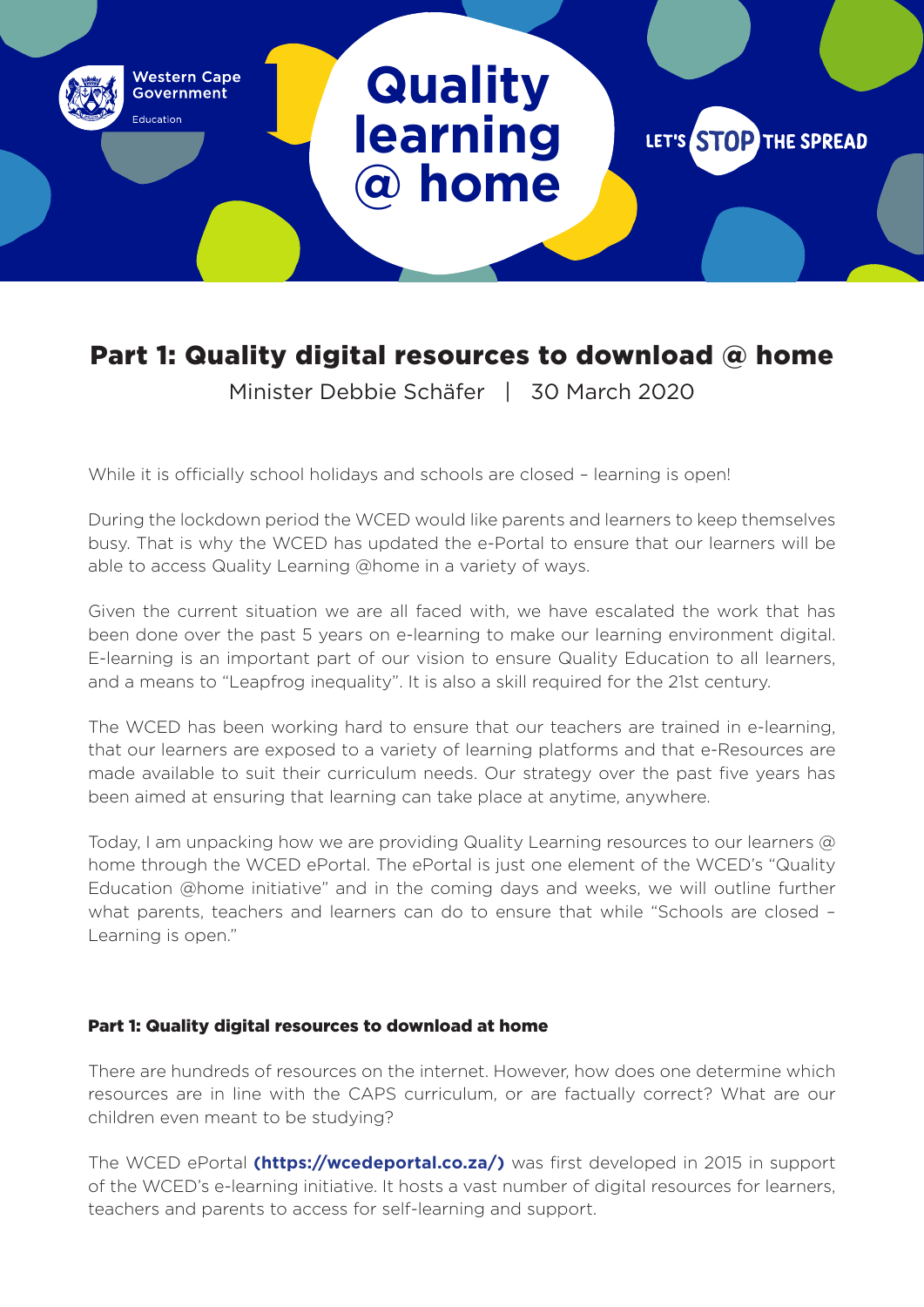In the last two weeks, this ePortal has been updated with additional features to support Quality Learning @home during this very uncertain time.

### **So what is available on the ePortal?**

#### **In summary, the ePortal comprises the following features:**

#### 1. WCED ePortal Resources

- Over 14 000 e-Resources categorised per grade and subject 8 000 of these resources are free.
- **https://wcedeportal.co.za**

#### 2. Learner Dashboard

- Learners in Gr 10-12 can register on the WCED e-Portal to receive e-Resources
- **https://wcedeportal.co.za/register**  $\bullet$

#### 3. School Closure pack

- Curriculum suppliers offering eResources at no cost across a variety of subjects and grades
- **https://wcedeportal.co.za/partners**

#### 4. Sharing eResources

- $\bullet$ Teachers are encouraged to share e-Resources with peers by contributing them to the ePortal
- Sign up: **https://wcedeportal.co.za/user/login**
- How to contribute: **https://wcedeportal.co.za/add/eresource**

#### **1. WCED ePortal Resources**

The ePortal houses over 14 400 resources, of which 8 200 are free resources, consisting of video clips, audio clips, digital documents, lessons and lesson plans. They are available to all school communities at any time.

Learners can access past examination papers, look at videos on certain topics in certain grades and subjects, or download images explaining certain textures, processes or functions, such as the different types of soil.

#### Visit: https://wcedeportal.co.za

#### **2. Learner Dashboard**

The WCED has recently communicated with schools in a drive to encourage learners in Grade 10-12 to sign up to the Learner dashboard facility of the ePortal. Learners are required to register and indicate the subjects that they are registered for in their specific grade.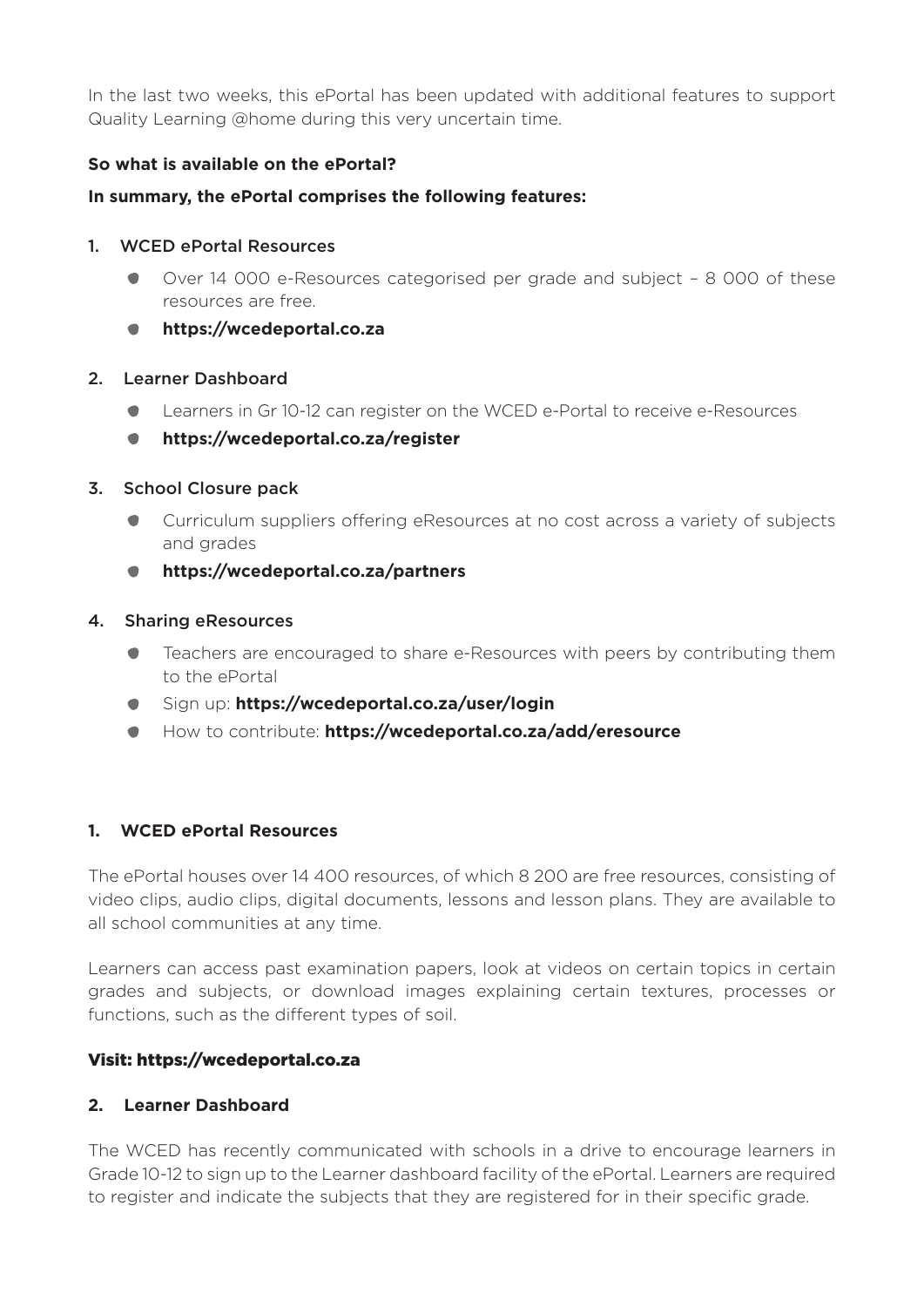The ePortal will then push related content on their specific subjects to their profiles. This is done by our Subject Planning teams, who drop content to learners based on curriculum planning schedules.

This function eliminates the need for continuous searching, and provides learners with quality, relevant and local e-Resources as per CAPS standards and requirements, selected by WCED subject advisors.

### **Learners can sign up on this link: https://wcedeportal.co.za/register**

## **3. School Closure Pack**

The School Closure Pack is a landing page on the ePortal with links to sites with free eResources that have been identified by the WCED Curriculum Directorate as useful sites for continuous learning.

They are categorized for easy browsing so that parents, teachers and learners can choose sites relevant to the Grade. It also houses a variety of free reading resources, and free coding and robotics apps.

There is also a "Let's have Fun" section which comprises fun educational games (puzzles, crosswords, etc.)

The School Closure Pack also includes Grade R-12 Teaching and Assessment Plans (TAPs) which indicate what content, skills and assessment activities were planned for each grade and each subject for each school term. The TAPs should serve as a guide to learners of what was planned as they continue studying at home. The information available on these year planners will also help parents and other support organisations to ensure that learners do not get too far behind. The TAPs and a comprehensive remote learning guide for teachers will be unpacked further in a later statement.

#### **To visit the School Closures Pack, please click here: https://wcedeportal.co.za/partners**

#### **4. Sharing eResources : Our Curriculum friends**

The ePortal is constantly being updated. The Sharing of E-resources section of the ePortal encourages the sharing of content by local producers for upload onto the ePortal.

The ePortal is a collaborative shared platform, consisting of curated and hosted resources, no IP belongs to the WCED (apart from WCED official documentation). We are setting a national standard of working collaboratively with service providers and forming relationships with other role-players in the education sector.

Any teacher, NGO or education institution can submit content for the ePortal.